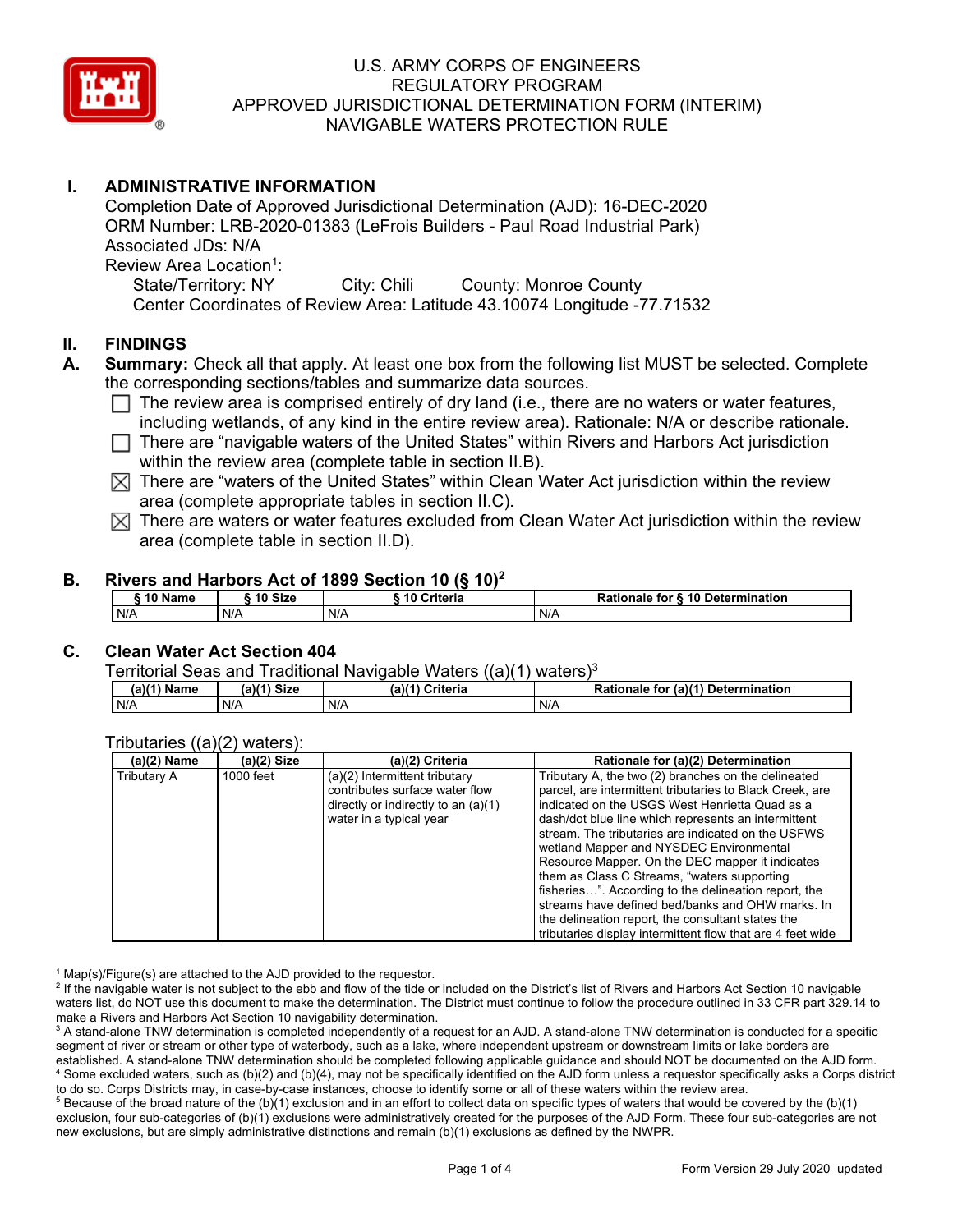

| at bottom of the channel and 1-3 feet deep from top of    |
|-----------------------------------------------------------|
| bank to bottom of channels. It was determined the         |
| Tributaries are (a)(2) waters because of the intermittent |
| I flow. OHW mark and established bed and banks.           |

Lakes and ponds, and impoundments of jurisdictional waters ((a)(3) waters):

| (a)(3) Name | (a)(3) Size | (a)(3) Criteria | <b>Rationale</b><br>(a)(3) Determination<br>for |
|-------------|-------------|-----------------|-------------------------------------------------|
| N/A         | N/A         | N/A             | N/A                                             |

#### Adjacent wetlands ((a)(4) waters):

| $(a)(4)$ Name | $(a)(4)$ Size | (a)(4) Criteria                           | Rationale for (a)(4) Determination                |
|---------------|---------------|-------------------------------------------|---------------------------------------------------|
| Wetland A     | 4.68 acres    | $(a)(4)$ Wetland abuts an $(a)(1)-(a)(3)$ | Wetland A continues offsite and is part of NYSDEC |
|               |               | water                                     | Wetland CI-5, a 449 acre State regulated wetland  |
|               |               |                                           | l directly abutting a Tributary to Black Creek.   |
|               |               |                                           |                                                   |

### **D. Excluded Waters or Features**

Excluded waters  $((b)(1) - (b)(12))^{4}$ 

| where $max$<br><b>Exclusion Name</b> | <b>Exclusion Size</b> | $(\nu/\nu \cdot 4)$ .<br>Exclusion <sup>5</sup>                 | <b>Rationale for Exclusion Determination</b>                                                                                                                                                                                                                                                                                                                                                                                                                                                                                                                                                                                                                                                                                                                                                                                                                                                                                |
|--------------------------------------|-----------------------|-----------------------------------------------------------------|-----------------------------------------------------------------------------------------------------------------------------------------------------------------------------------------------------------------------------------------------------------------------------------------------------------------------------------------------------------------------------------------------------------------------------------------------------------------------------------------------------------------------------------------------------------------------------------------------------------------------------------------------------------------------------------------------------------------------------------------------------------------------------------------------------------------------------------------------------------------------------------------------------------------------------|
| <b>Stormwater Pond</b>               | $0.22$ acres          | (b)(4) Diffuse stormwater run-off and<br>directional sheet flow | According to the consultant, BME, the stormwater pond<br>collects water from the surrounding buildings, roads,<br>and parking areas to the north. The pond retains the<br>stormwater and releases the water to the adjacent<br>swale at a certain elevation. The outlet (swale) (342 LF)<br>discharges the water to the South into the surrounding<br>wetlands. The Industrial Park actively maintains the<br>pond/outlet (swale) in accordance to NYSDEC<br>requirements outlined in it's permit. The stormwater<br>pond/swale is constructed within a mapped upland soil,<br>Schohaire silt loam (USDA/NRCS Web Soil Survey).<br>Within the delineation report it shows an upland data<br>point was taken within the vicinity of the stormwater<br>pond/swale. The stormwater pond/swale doesn't<br>convey channelized surface flow or serve as a<br>connection between upstream and downstream<br>jurisdictional waters. |
| Wetland B                            | $0.17$ acres          | (b)(1) Non-adjacent wetland                                     | In the delineation report, it states Wetland B is a scrub-<br>shrub pocket in the center of the site that appears to be<br>a shallow excavated pit. The soil is mapped Schoharie<br>silt loam, non-hydric soil. Vegetation found within this<br>wetland is a mix of non-hydric and hydrophtic<br>vegetation. A review of the delineation map and other<br>an in-house resources i.e. aerial imagery, topo maps<br>and the NYSDEC environmental resource mapper<br>indicated no drainage patterns coming, going or<br>adjacent to Wetland B. Also, in the delineation report<br>states no tributaries are within the vicinity of the<br>wetland. No other $(a)(1) - (a)(3)$ waters were identified<br>within the vicinity of the wetland during an in-house                                                                                                                                                                  |

 $1$  Map(s)/Figure(s) are attached to the AJD provided to the requestor.

<sup>2</sup> If the navigable water is not subject to the ebb and flow of the tide or included on the District's list of Rivers and Harbors Act Section 10 navigable waters list, do NOT use this document to make the determination. The District must continue to follow the procedure outlined in 33 CFR part 329.14 to make a Rivers and Harbors Act Section 10 navigability determination.

<sup>3</sup> A stand-alone TNW determination is completed independently of a request for an AJD. A stand-alone TNW determination is conducted for a specific segment of river or stream or other type of waterbody, such as a lake, where independent upstream or downstream limits or lake borders are established. A stand-alone TNW determination should be completed following applicable guidance and should NOT be documented on the AJD form. <sup>4</sup> Some excluded waters, such as (b)(2) and (b)(4), may not be specifically identified on the AJD form unless a requestor specifically asks a Corps district to do so. Corps Districts may, in case-by-case instances, choose to identify some or all of these waters within the review area.

 $5$  Because of the broad nature of the (b)(1) exclusion and in an effort to collect data on specific types of waters that would be covered by the (b)(1) exclusion, four sub-categories of (b)(1) exclusions were administratively created for the purposes of the AJD Form. These four sub-categories are not new exclusions, but are simply administrative distinctions and remain (b)(1) exclusions as defined by the NWPR.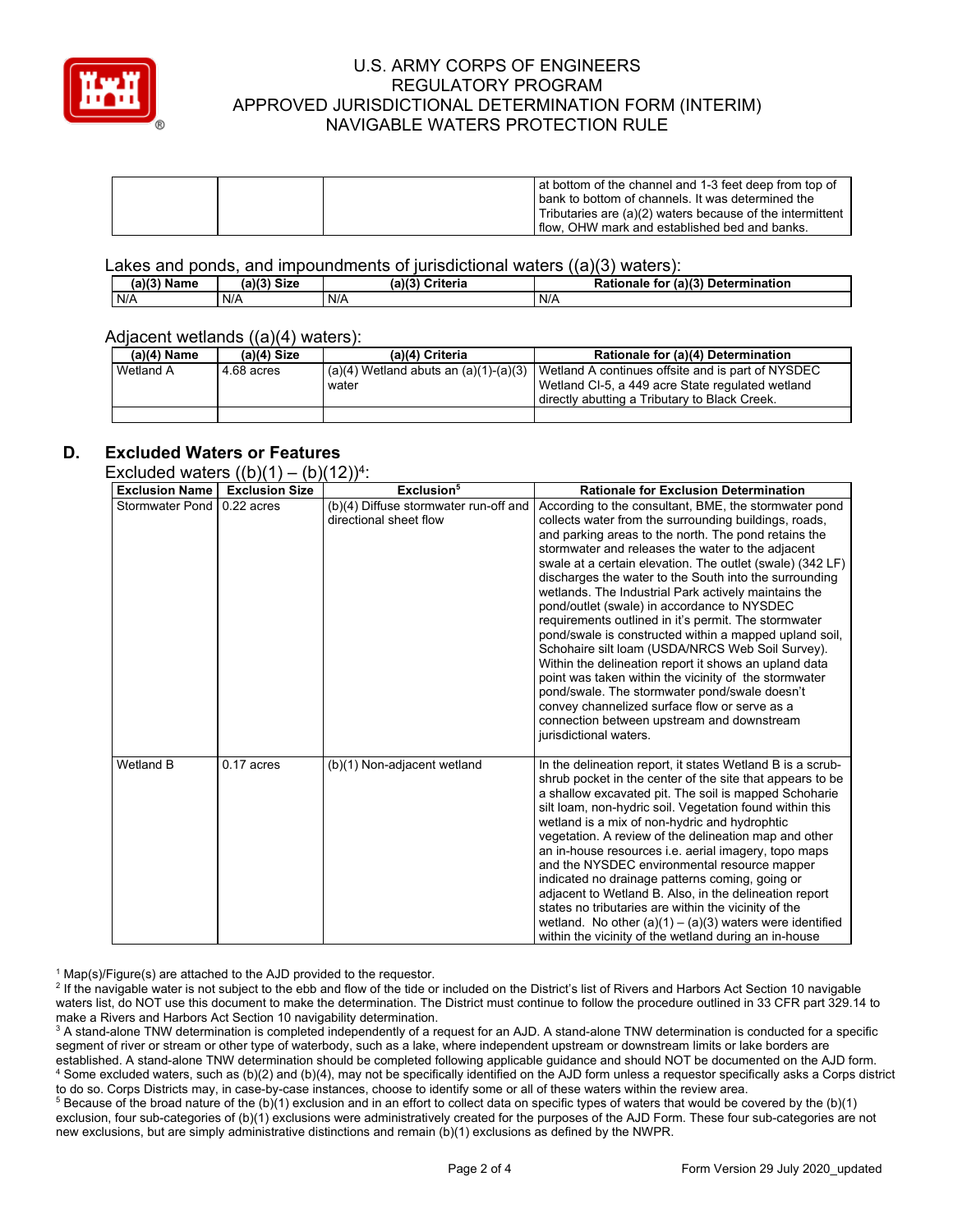

|           |              |                             | review. According to the delineation report, the wetland<br>is a shallow surface concave depression that collects<br>water and holds it long enough to provide wetland<br>characteristics but does not drain to $(a)(1) - (a)(3)$<br>waters. All resources reviewed support the<br>determination that Wetland B doesn't directly abut an<br>$A(1)-A(3)$ waters, is not separated from an $A(1)-A(3)$<br>waters by a natural or man-made feature and is not<br>adjacent to an $A(1)-A(3)$ waters.                                                                                                                                                                                                                                                                                                                                                                                                                                                                                                                                                                                                                                                                                                                                      |
|-----------|--------------|-----------------------------|---------------------------------------------------------------------------------------------------------------------------------------------------------------------------------------------------------------------------------------------------------------------------------------------------------------------------------------------------------------------------------------------------------------------------------------------------------------------------------------------------------------------------------------------------------------------------------------------------------------------------------------------------------------------------------------------------------------------------------------------------------------------------------------------------------------------------------------------------------------------------------------------------------------------------------------------------------------------------------------------------------------------------------------------------------------------------------------------------------------------------------------------------------------------------------------------------------------------------------------|
| Wetland C | $0.07$ acres | (b)(1) Non-adjacent wetland | In the delineation report, it states Wetland C is an<br>emergent pocket on the West side of the site that is a<br>depressional pocket. The soils are mapped as<br>nonhydric/potentially hydric. Vegetation found within<br>this wetland is a mix of non-hydric and hydrophtic<br>vegetation. A review of the delineation map and other<br>an in-house resources i.e. aerial imagery, topo maps<br>and the NYSDEC environmental resource mapper<br>indicated no drainage patterns coming or going to<br>Wetland C. Wetland C is more than 100 feet away from<br>Tributary A to the South. No other $(a)(1) - (a)(3)$ waters<br>were identified within the vicinity of the wetland during<br>an in-house review. According to the delineation report,<br>the wetland is a shallow surface concave depression<br>that collects water from the surrounding uplands and<br>holds it long enough to provide wetland characteristics<br>but does not drain to $(a)(1) - (a)(3)$ waters. All<br>resources reviewed support the determination that<br>Wetland C doesn't directly abut an A(1)-A(3) waters, is<br>not separated from an $A(1)-A(3)$ waters by a natural or<br>man-made feature and is not adjacent to an $A(1)-A(3)$<br>waters. |

# **III. SUPPORTING INFORMATION**

- **A. Select/enter all resources** that were used to aid in this determination and attach data/maps to this document and/or references/citations in the administrative record, as appropriate.
	- **\_X\_** Information submitted by, or on behalf of, the applicant/consultant:
	- Rationale: Delineation report submitted by BME dated October 2020 **\_\_\_** Data sheets prepared by the Corps: *Title(s) and/or date(s).*
	- **\_\_X** Photographs: Google Earth, ESRI
	- **\_X\_** Corps Site visit(s) conducted on: None
	- **\_\_\_** Previous Jurisdictional Determinations (AJDs or PJDs): *ORM Number(s) and date(s).* **\_\_\_** Antecedent Precipitation Tool: *provide detailed discussion in Section III.B.*
	- **\_X\_** USDA NRCS Soil Survey: USDA/NRCS Web Soil Survey Accessed Dec 16, 2020
	- **\_\_X** USFWS NWI maps: USFWS Wetland Mapper Accessed Dec 16, 2020
	- **\_\_X** USGS topographic maps: USGS West Henrietta Quad delineated parcel located

#### **Other data sources used to aid in this determination:**

 $5$  Because of the broad nature of the (b)(1) exclusion and in an effort to collect data on specific types of waters that would be covered by the (b)(1) exclusion, four sub-categories of (b)(1) exclusions were administratively created for the purposes of the AJD Form. These four sub-categories are not new exclusions, but are simply administrative distinctions and remain (b)(1) exclusions as defined by the NWPR.

 $1$  Map(s)/Figure(s) are attached to the AJD provided to the requestor.

<sup>&</sup>lt;sup>2</sup> If the navigable water is not subject to the ebb and flow of the tide or included on the District's list of Rivers and Harbors Act Section 10 navigable waters list, do NOT use this document to make the determination. The District must continue to follow the procedure outlined in 33 CFR part 329.14 to make a Rivers and Harbors Act Section 10 navigability determination.

<sup>&</sup>lt;sup>3</sup> A stand-alone TNW determination is completed independently of a request for an AJD. A stand-alone TNW determination is conducted for a specific segment of river or stream or other type of waterbody, such as a lake, where independent upstream or downstream limits or lake borders are established. A stand-alone TNW determination should be completed following applicable guidance and should NOT be documented on the AJD form. <sup>4</sup> Some excluded waters, such as (b)(2) and (b)(4), may not be specifically identified on the AJD form unless a requestor specifically asks a Corps district to do so. Corps Districts may, in case-by-case instances, choose to identify some or all of these waters within the review area.